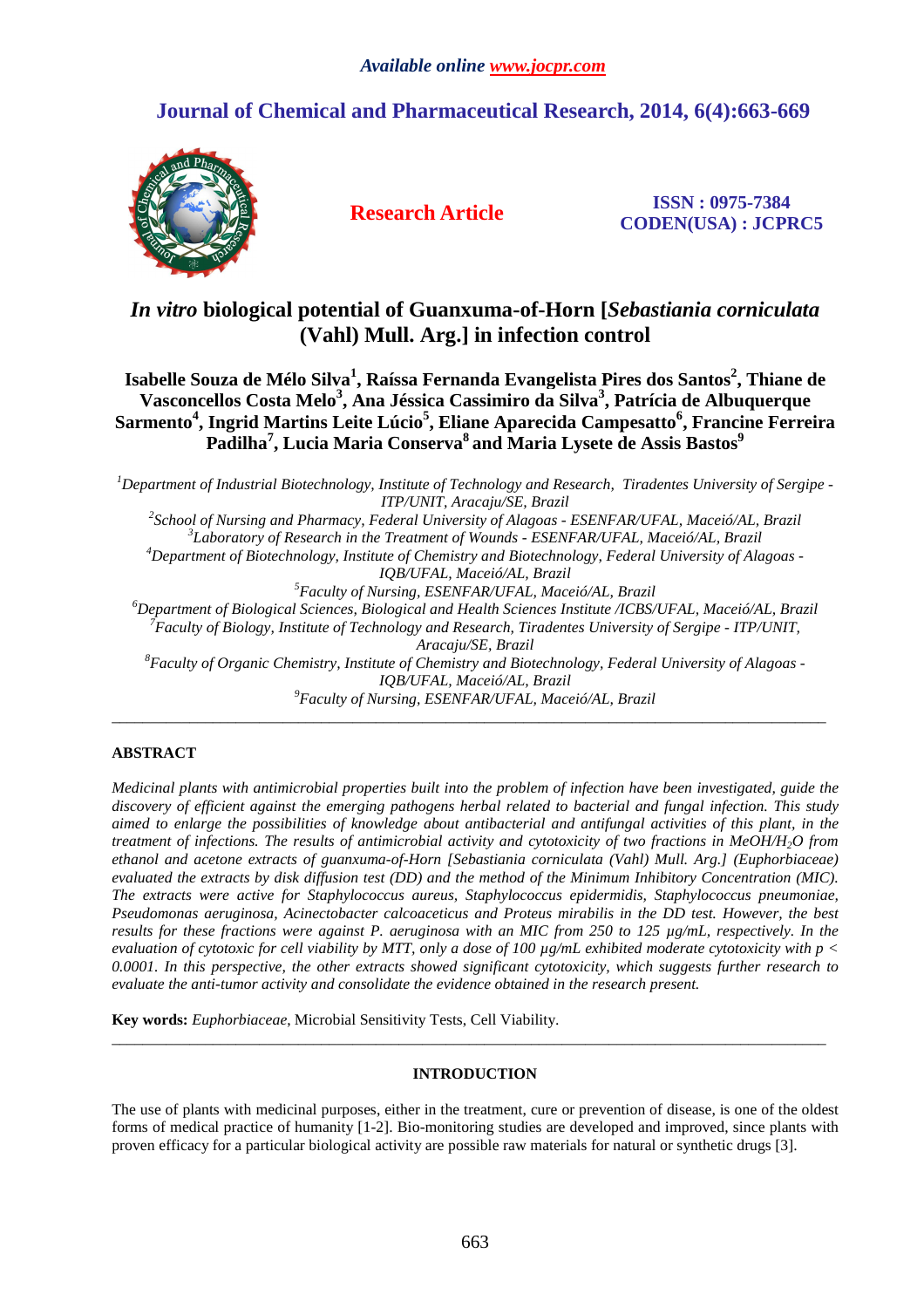The search for a natural product that is able to contain the fungal and bacterial infection, when installed, and reduce antibiotic resistance and its adverse effects [4], and consequently enhance the control of the infection, is valid for the prospect of a new herbal medicine that promote this action. The incentive of the World Health Organization (WHO) to the use of alternative treatments for health has stimulated research and the use of therapeutic practices considered by many health professionals as popular or non-scientific practices, and including it has provided the reintroduction of medicinal herbs as an alternative or add-on therapy [5-6].

*\_\_\_\_\_\_\_\_\_\_\_\_\_\_\_\_\_\_\_\_\_\_\_\_\_\_\_\_\_\_\_\_\_\_\_\_\_\_\_\_\_\_\_\_\_\_\_\_\_\_\_\_\_\_\_\_\_\_\_\_\_\_\_\_\_\_\_\_\_\_\_\_\_\_\_\_\_\_*

The cost with the infected wound treatment is costly and thus there is great interest among nurses in the expansion of their knowledge in the area of treatment of infections in wounds, being more than a nursing care, a specialty that requires multi-professional interventions, including the development of new technologies to meet the needs of the individual with wounds [7]. In this context, it is highlighted the nurses and the nursing process applied which involves skills since data collection until the evaluation of the final results of its interventions. Another aspect to highlight is the orientation toward health promotion and self-care involving wounds and infection control [8].

In addition to providing healthcare, the use of all the benefits that the technology through basic search makes it possible to offer, can relate to knowledge from basic research in the context of clinical practice. Therefore, the findings that the technology makes it possible contribute to the use of what nature has to offer [9]. In this way, it is important the participation of health professionals in this area, aimed at an integration of conventional knowledge used by popular health system, because the alternative therapies may enable the individual relative autonomy in relation to health care [10].

It is common to use plants in experimental research especially in *in vitro* test and the evidence of results of tests with emphasis on antimicrobial activity of several plant species, like *Symphytum officinale* L. (Confrey) and *Copernicia prunifera* [11-12] used successfully in biological processes, in order to provide improvements in wound healing, including present antimicrobial activity.

The promising results with the use of these plant species strengthen the importance of investigations to assess the biological potential of Brazilian flora, through experimental tests so that their results will be used in clinical practice [13]. Several plant species of the *Euphorbiaceae* family are popularly used against viral etiology diseases, antimicrobial, antinflammatory, antiulcerogenic, analgesic, anti-hypertensive, muscle relaxer [14-15].

The object of study is the species is the *Sebastiania corniculata* (Vahl) Mull. Arg., belonging to the genus *Sebastiania*, Family Euphorbiaceae, order Malpighiales, Magnoliophyta class, Magnoliopsida Division and the Kingdom Plantae, popularly known as false-guanxuma and/or guanxuma-of-Horn [16]. The genus *Sebastiani*a includes approximately 158 species distributed mainly in tropical regions, where the largest centers of dispersal are in South America and Africa [17].

Some species *Sebastiania* are used popularly as antidiarrheal drug, antibacterial and for the elimination of kidney stones. Among other activities reported for species of the genus it is highlighted the antifungal, antibacterial, analgesic, antispasmodic, antiviral and Antinociceptive [18]. Phytochemical studies conducted with species of the genus *Sebastiania* describe the occurrence of compounds with great structural diversity, such as acetophenone xantoxilina, steroids, triterpenes, coumarins, flavonoids, phenolic alkaloids and derivatives that corroborate the biological activities, popularly cited [18-20].

It is searched with the study monitoring species *Sebastiania corniculata* enlarging the possibilities of knowledge about antibacterial and antifungal activities of this plant, in the treatment of infections.

## **EXPERIMENTAL SECTION**

*In vitro* experimental study, conducted in the Laboratory of Research in Treatment of Wounds (LpTF) of the School of Nursing and Pharmacy at the Federal University of Alagoas, using plant extracts of guanxuma-of-horn [*Sebastiania corniculata* (Vahl) Mev. Arg].

## **Vegetal Material**

The species *Sebastiana corniculata* (MAC nº 10763) collected from different localities of Alagoas, was ceded by the Institute on the Environment of the State of Alagoas, where the plant specimens are deposited. The whole plant was used in the test.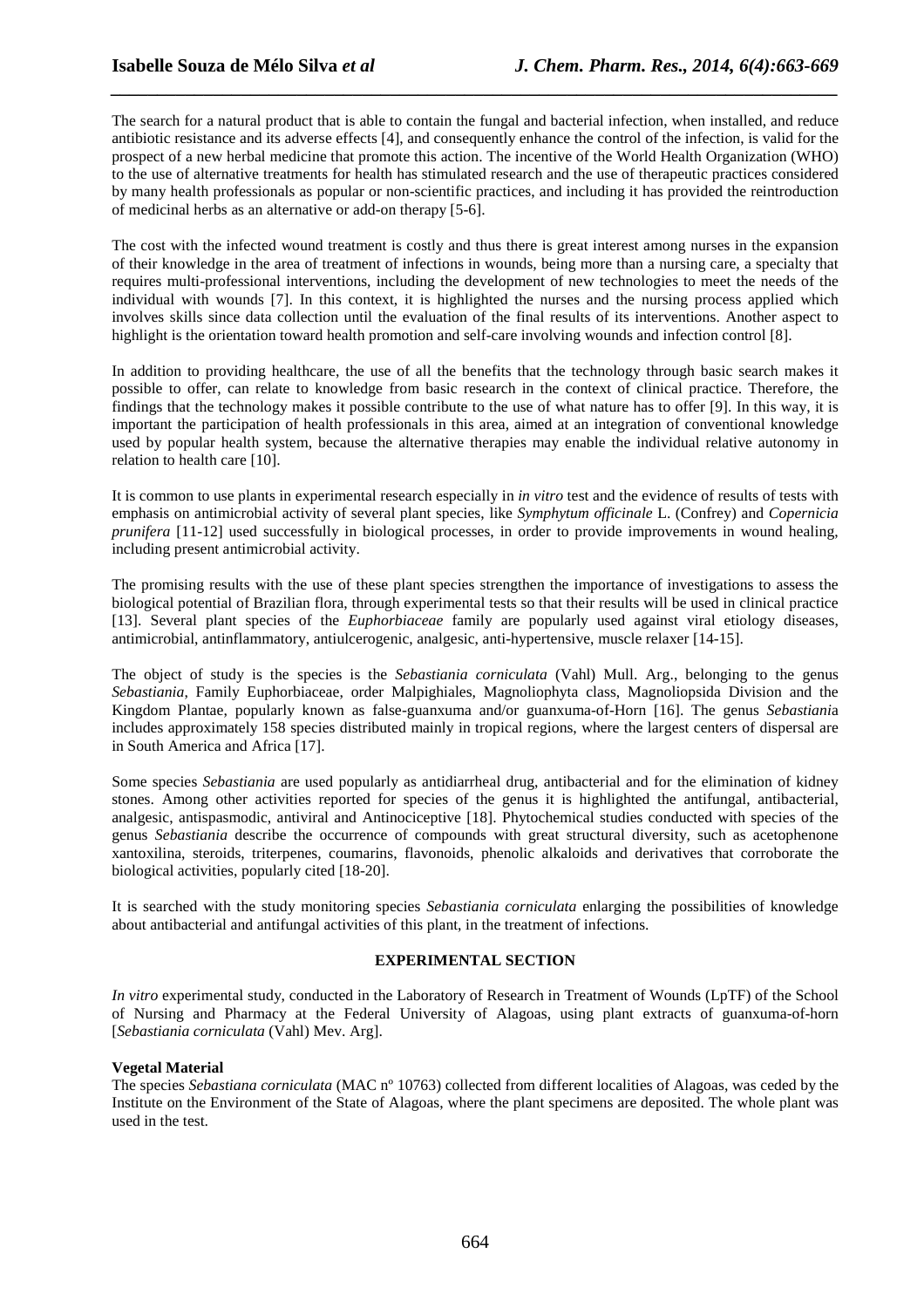## **Preparation of extracts**

The preparation of extracts and fractions was performed at the Laboratory of Research in Chemistry of Natural Products (IQB/UFAL). The vegetal material (1,360 g) after drying at room temperature and trituration was submitted to maceration with acetone and ethanol 90%. The crude extracts in acetone (38.3 g) and ethanol (21.5 g), were obtained in a rotary evaporator. The extracts were suspended later in MeOH/H<sub>2</sub>O solution (6:4) and successively extracted with  $C_6H_{14}$  and in CH<sub>2</sub>Cl<sub>2</sub>. The fractions in  $C_6H_{14}$  were treated with NaOH to 2%. In the present study, it was used the ethanolic extract/fraction MeOH/H2O (16.2 g) and the acetone extract/fraction MeOH/H<sub>2</sub>O (13.0 g).

*\_\_\_\_\_\_\_\_\_\_\_\_\_\_\_\_\_\_\_\_\_\_\_\_\_\_\_\_\_\_\_\_\_\_\_\_\_\_\_\_\_\_\_\_\_\_\_\_\_\_\_\_\_\_\_\_\_\_\_\_\_\_\_\_\_\_\_\_\_\_\_\_\_\_\_\_\_\_*

## **Micro-organisms and conditions for cultivation**

The 16 patterned lines, distributed by CEFAR Diagnostics Ltda., São Paulo, SP, Brazil, 10 bacteria: *Staphylococcus aureus* ATCC 25923, *Staphylococcus epidermidis* CCCD S011, *Streptococcus pneumoniae* CCCD, *Shigella flexneri* CCCD S006, *Pseudomonas aeruginosa* ATCC 27853, *Proteus mirabilis* CCCD P001, *Klebsiella pneumoniae* CCCD K001, *Enterobacter aerogenes* CCCD E001, *Acinectobacter calcoaceticus* CCCD A001 *enteric subspecies Salmonella* CCCD S004, *Enterobacter cloacae* CCCD E010, grown on the AMH 35º C, and 05 fungi: *Candida albicans* ATCC 10231*, Candida tropicalis* ATCC13803, *Candida parapsihoris* ATCC 22019, *Aspergillus brasiliensis* ATCC 16404 and *Saccharomyces cerevisiae* ATCC 9763, grown in ADS to 28 ºC.

## **Antimicrobial Testing**

## *Disk diffusion*

Evaluation of the *in vitro* antimicrobial potential of vegetal species occurred by paper disk technique by Kirby-Bauer methodology cited by Santos et al. [21], with adaptations, in which diluted suspensions of microorganisms were inserted in conveniently plates with solid state culture medium. The dilution factors were adjusted to cloudiness, in accordance with the scale of 0.5 McFarland  $(10^8 \text{ CFU mL-1})$  for use in antimicrobial activity test [22]. In the end, the paper disks received 20  $\mu$ L of extract solutions, resulting in a concentration of 50 mg/mL. Subsequently, these plates were placed in an bacteriological oven for 24 hours to 35° C in the case of bacteria, and to 28° C for 48 hours, of fungus [23] in an inverted position.

After the incubation period, visual readings were performed, observing the halos of inhibition of bacterial growth and quantified in millimeters with the aid of a caliper. It was adopted the following criteria for classification as microbial growth inhibition [24]: a) inhibition zone greater than 75%, the extract was considered active; b) inhibition zone of more than 25% but less than 75%, the extract was considered moderately active; c) zone of inhibition less than 25%, the extract was considered inactive. Bioassays were performed in triplicate.

For each micro-organism, standard antibiotic was used as positive control, which was chosen from the antimicrobial susceptibility test, being for Gram-positive bacteria the Ceftriaxona 30 µg and Gram-negative ciprofloxacin 5 µg. To fungus, *S. cerevisiae* and *C. parapsilosis*, Tioconazole 25 µg for *A. brasiliensis* and *C. albicans* Miconazole nitrate 50 µg and *C*. tropicalis Nystatin 100 IU. As negative control, it was used ethanol (EtOH) absolute PA. Extracts considered active or moderately active were again evaluated for determination of minimum inhibitory concentration (MIC). The tests were conducted in triplicate

## *Minimum Inhibitory Concentration*

The minimum inhibitory concentration (MIC) was obtained through the method of Microdilution in stock, held in sterile microplates 96 wells, flat bottom, as described previously in the literature [12], with adaptations. For the realization of the test it was prepared a stock solution of the sample of 2000  $\mu$ g/mL. Microbial Inoculants on concentration of 0.5 McFarland  $(10^8 \text{ CFU/mL})$  were rediluted 1:10 (v/v) for obtaining the standard concentration used ( $10^4$  CFU/mL). A 200 µL volume of the stock solution at a concentration of 2000 µg/mL of vegetable samples tested was inoculated in triplicate, on the columns of the row 9 to 1.

The remaining holes from the line B were filled with  $100 \mu L$  BHI stock doubly concentrated [25]. Then a rate of 100 µg/mL of the contents of every orifice of the line A was transferred to the holes of line B and, after homogenization, the same volume was transferred to the line C, repeating the procedure until the line H, obtaining the concentrations in  $\mu$ g/mL of 1000; 500; 250; 125; 62.5; 31.2 and 15.6. Subsequently, in each hole were added 5  $\mu$ L of microbial inoculum.

For the positive control bacterial viability, BHI stock were used and the microbial inoculum (5 uL); the negative control was evaluated through the inhibitory activity of the solvent DMSO; and for the control of sterility, it was used only the stock [8]. Each concentration sample was tested at tripling. The microplates were placed in incubator at 35 ºC (bacteria) for 18 hours and 28 ºC for 48 hours (fungus).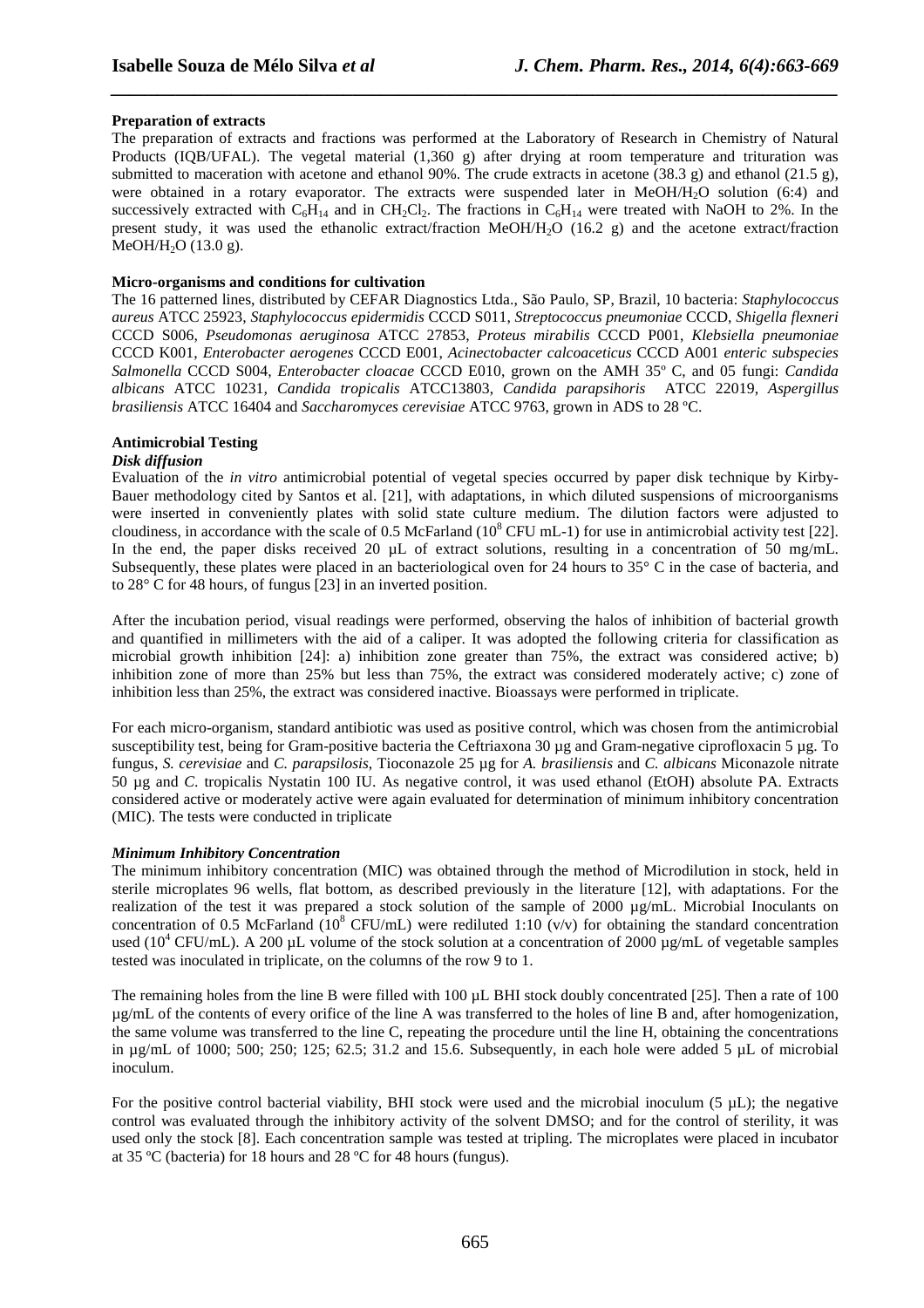After this time interval, to each of the 20  $\mu$ L holes were added of an aqueous solution of TTC (v/v) to 0.5% and the microplates again re-incubated for another three hours. The presence of a red color in the holes was interpreted as negative evidence of inhibitory effect of extract, while the absence of red coloring is considered proof positive of the inhibitory action of the extract. The degree of the activity was determined according to the criteria:  $MIC < 100$  $\mu$ g/mL: Active; 100  $\mu$ g/mL < MIC < 500  $\mu$ g/mL: moderately active; 500  $\mu$ g/mL < MIC  $\mu$ g/mL  $\leq$  1000: low activity; and MIC  $\geq 1000$  µg/mL: inactive [12].

*\_\_\_\_\_\_\_\_\_\_\_\_\_\_\_\_\_\_\_\_\_\_\_\_\_\_\_\_\_\_\_\_\_\_\_\_\_\_\_\_\_\_\_\_\_\_\_\_\_\_\_\_\_\_\_\_\_\_\_\_\_\_\_\_\_\_\_\_\_\_\_\_\_\_\_\_\_\_*

#### *Cytotoxicity test*

For this test, we used the method of the MTT colorimetric, based on mitochondrial activity of cells by MTT reduction, through the cleavage of tetrazolium salt, as described previously in the literature [26]. The optical density resulting from the MTT test was determined by spectrophotometer. Line macrophages J774were used, in the density of 2 x  $10^5$  cells per well, cultured in DMEM and supplemented with 10% fetal bovine serum, sown in plates of 96 wells. The results were analyzed in the program *Graphpad prism*<sup>®</sup> 5.0. The data were presented as mean  $\pm$  standard error of the mean (SEM), compared by ANOVA complemented by Tukey test with a significance level of 5% ( $p \leq$ 0.05) and expressed in graphics.

#### **RESULTS AND DISCUSSION**

The Table 1 presents the results of antimicrobial activity of guanxuma-of-Horn for seven of the 16 microorganisms tested against the Ethanol extracts/MeOH/H<sub>2</sub>O fraction and fraction of acetone/MeOH/H<sub>2</sub>O.

Extracts subjected to antibacterial testing against the gram-negative strains of *Klebsiella pneumoniae, Salmonella enterica* subspecies, *Enterobacter cloacae enteric, Enterobacter aerogenes,* were considered inactive, since it did not show halo of inhibition. Likewise, in the face of strains of *Candida albicans, Candida tropicalis, Candida parapsilosis, Saccharomyces cerevisiae, Aspergillus brasiliensis,* being also considered inactive.

| Table 1: Antimicrobial activity to disk/diffusion of vegetal species S. <i>corniculata</i> . Maceió/AL, Brazil, 2014 |  |  |
|----------------------------------------------------------------------------------------------------------------------|--|--|
|                                                                                                                      |  |  |

| Microorganism    | Concentration | Inhibition Halo diameter (mm)/Inhibition |             |                                        |            |    |  |
|------------------|---------------|------------------------------------------|-------------|----------------------------------------|------------|----|--|
|                  | (mg/disk)     | Ethanol/fraction MeOH/H <sub>2</sub> O   |             | Acetone/fraction MeOH/H <sub>2</sub> O |            |    |  |
|                  |               |                                          |             |                                        |            |    |  |
|                  |               | DHI                                      | ICM $(\% )$ | DHI                                    | ICM $(\%)$ |    |  |
| S. aureus        | 100           | 13                                       | 51          | 12                                     | 47         | 25 |  |
| P. aeruginosa    | 100           | 10                                       | 29          | 16                                     | 47         | 34 |  |
| S. epidermidis   | 100           | 11                                       | 33          | 14                                     | 40         | 34 |  |
| S. pneumoniae    | 100           | 11                                       | 31          | 14                                     | 39         | 35 |  |
| A. calcoaceticus | 100           |                                          |             |                                        | 24         | 30 |  |
| P. mirabilis     | 100           | 10                                       | 25          | 21                                     | 52         | 41 |  |
| S. flexneri      | 100           | 12                                       | 29          | 19                                     | 46         | 41 |  |

*Key - DHI: Average of halo diameter of inhibition in triplicate; ICM: microbial growth inhibition; (-): Absence of inhibition; C +: Standardized (Ceftriaxone 30 µg 5 µg and ciprofloxacin); C-: 20 µL/EtOH absolute PA disk.* 

From the results achieved outside the disk diffusion test, it was found that the tested extracts of the species *Sebastiania corniculata* presented best inhibitory activities classified as moderately active, to the species *S. aureus* and *P. aeruginosa* (Figure 1). In other studies, plant species of the family *Euphorbiaceae*, among them *palidullus Croton, Croton ericoides, Phyllanthus acidus* inhibited the growth of *S. aureus* [27-28]. *Croton heterocalyx and Euphorbia hirta*, plant species of the family *Euphorbiaceae*, corroborate results found for *P. aeruginosa* [29].

The moderate inhibitory potential of *S. epidermidis* in extracts tested is important, since this is the primary microorganism causing fast progressing bacteremia may present and sepsis associated with implanted devices that produce a polysaccharidic layer connecting the catheters and shunts, protecting them from antibiotics and inflammatory cells [30]. Absence or reduction of the bactericidal action of vegetable samples against Gram-negative bacteria have been observed by other researchers, thus corroborating the obtained results [12]. While the absence of fungicidal activity may be due to the vegetable samples tested, not compromising the synthesis of ergosterol, not acting on the fungal membrane and cellular permeability [31].

The fraction MeOH/H2O from the ethanolic extract of *S. corniculata* presented to Gram-positive bacteria (*S. aureus, S. epidermidis, S. pneumoniae*-MIC of 250 µg/mL), while for the Gram-negative species (*P. aeruginosa* and *P. mirabilis*-MC of 250 µg/mL for *A. calcoaceticus* of 1000 µg/mL and *S. flexneri* CIM greater than 1000 µg/mL), as shown in Table 2.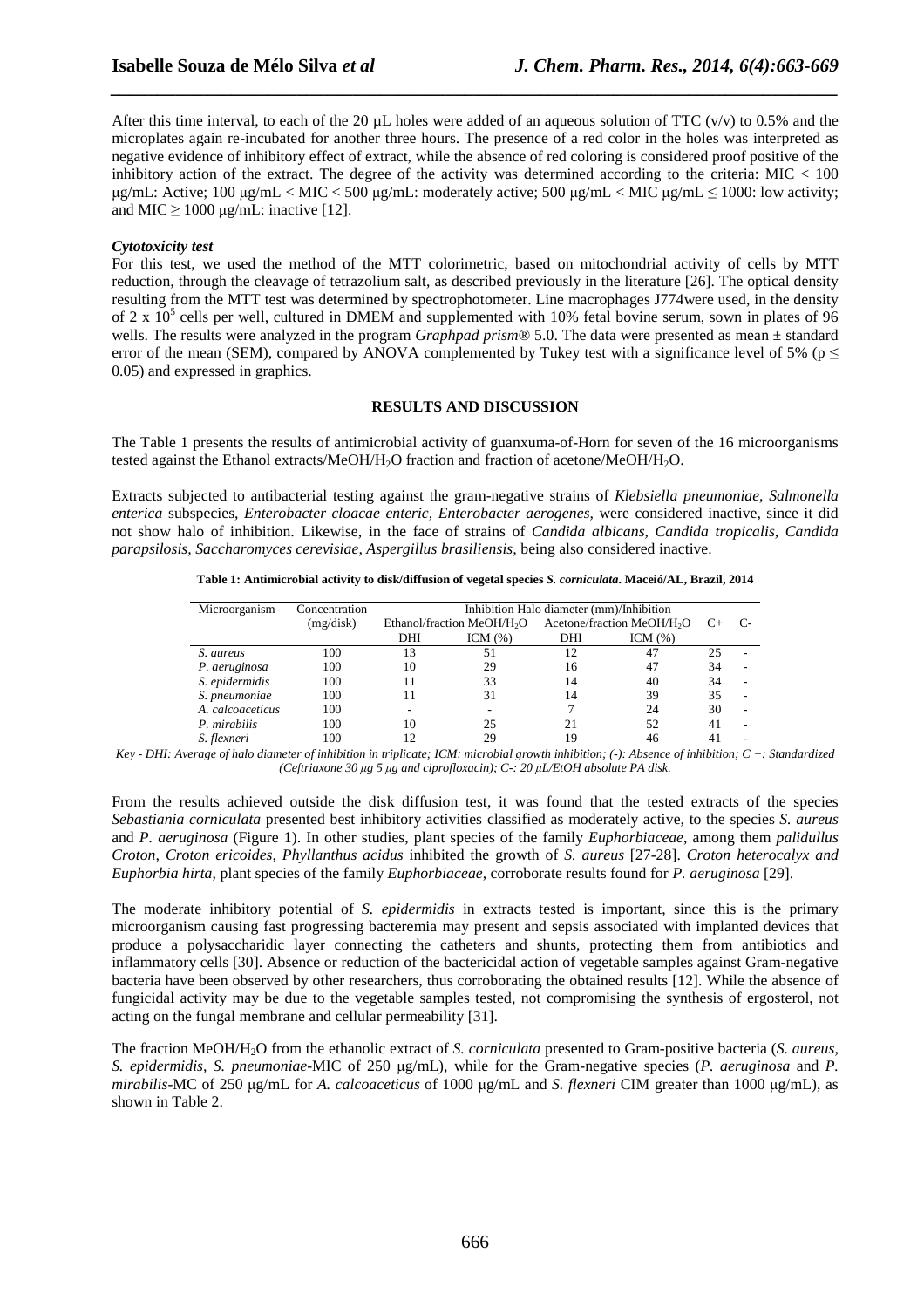**Figure 1: Halos of growth inhibition of** *S. aureus* **(A); Minimum Inhibitory Concentration of extracts against** *P. aeruginosa* **(B). Maceió/AL, Brazil, 2014** 

*\_\_\_\_\_\_\_\_\_\_\_\_\_\_\_\_\_\_\_\_\_\_\_\_\_\_\_\_\_\_\_\_\_\_\_\_\_\_\_\_\_\_\_\_\_\_\_\_\_\_\_\_\_\_\_\_\_\_\_\_\_\_\_\_\_\_\_\_\_\_\_\_\_\_\_\_\_\_*



*Halos of inhibition of the growth of strain against S. aureus (A). Micro-dilution test in triplicate (B), with the ethanolic extracts (column 1 to 3) and acetone (column 4 to 6), growth control (column 7), negative control (column 8) and sterility control (column 9) of S. corniculata against P. aeruginosa* 

**Table 2. Minimum Inhibitory Concentration (MIC) of plant extracts of** *S. corniculata.* **Maceió/AL, Brazil, 2014** 

| Microorganism    | Vegetal extract $(\mu g/mL)$           |                                        |  |  |
|------------------|----------------------------------------|----------------------------------------|--|--|
|                  | Ethanol/Fraction MeOH/H <sub>2</sub> O | Acetone/Fraction MeOH/H <sub>2</sub> O |  |  |
| S. aureus        | 250                                    | 250                                    |  |  |
| P. aeruginosa    | 250                                    | 125                                    |  |  |
| S. epidermidis   | 250                                    | 500                                    |  |  |
| S. pneumoniae    | 250                                    | 1000                                   |  |  |
| A. calcoaceticus | 1000                                   | 500                                    |  |  |
| P. mirabilis     | 250                                    | 1000                                   |  |  |
| S. flexneri      | >1000                                  | 1000                                   |  |  |

In relation to the evaluation of the Minimum Inhibitory Concentration (MIC), the plant extracts of *S. corniculata* tested is performed with great prospects for the continuation of the tests for further developing a phytotherapeutic.

From the results of the MIC, *S. aureus, S epidermidis and P. aeruginosa* proved with inhibitory potential moderately active, results that corroborate previous studies that presented inhibitory potential of moderate to high front to this bacteria [27-29].

The cytotoxicity test assesses cell viability of MeOH/H<sub>2</sub>O fraction from the extract in acetone, in concentrations of 100, 200, 1000 and 2000 µg/mL. In the control group, the feasibility was 100%, while in the samples tested at concentrations of 100, 200, 1,000 and 2000  $\mu$ g/mL were obtained the percentages of 50.3%, 13.0%, 7.5% 11.5%, respectively. Only the concentration of 100 µg/mL showed moderate cell viability when compared with the control group (middle). The comparative analysis of the data showed that the viability of crops treated with the specimen tested in different concentrations for 48 hours was significantly toxic when compared to the culture medium.

For the absorbencies were found the values of  $2.502 \pm 0.05998$  for the control group,  $0.02752 \pm 0.01901$  for Lise,  $0.5217 \pm 0.03219$ ,  $2.139 \pm 0.01233$ ,  $2.274 \pm 0.01090$  and  $2.204 \pm 0.05523$  - for the 2% DMSO, 1%, 2%, 1%, 0,2% e 0,1%; respectively. As for the samples IS 2000, IS 1,000, IS 200, IS 100 of the 350 samples, the absorbencies found were  $0.2887 \pm 0.1040$ ,  $0.1880 \pm 0.09580$ ,  $0.3267 \pm 0.07083$  and  $1.259 \pm 0.2109$ , respectively. In this study the absorbance values found were lower than control cells (Middle  $-100\%$ ) indication of reduction in the rate of cell proliferation.

Other studies corroborate with statistically significant cytotoxicity in the family *Euphorbiaceae* species are cytotoxic to cancer cells, including *Euphorbia milii, Euphorbia tirucalli, Jatropha curcas, Ricinus communis, Manihot utilissima, Euphorbia Kansui* [15, 26].

The lowest values found for the samples IS 2000, IS 1000 and IS 200 show that, after 48 hours of the test, there was a low of viable cells. So, from the evaluation of cell viability, it can be said that the fraction MeOH/H2O from the acetone extract in their concentrations induced a cellular toxicity in line J774 macrophages. This result contributes to a study that describes the MTT cytotoxicity increased significantly, in samples from in acetone extracts [32].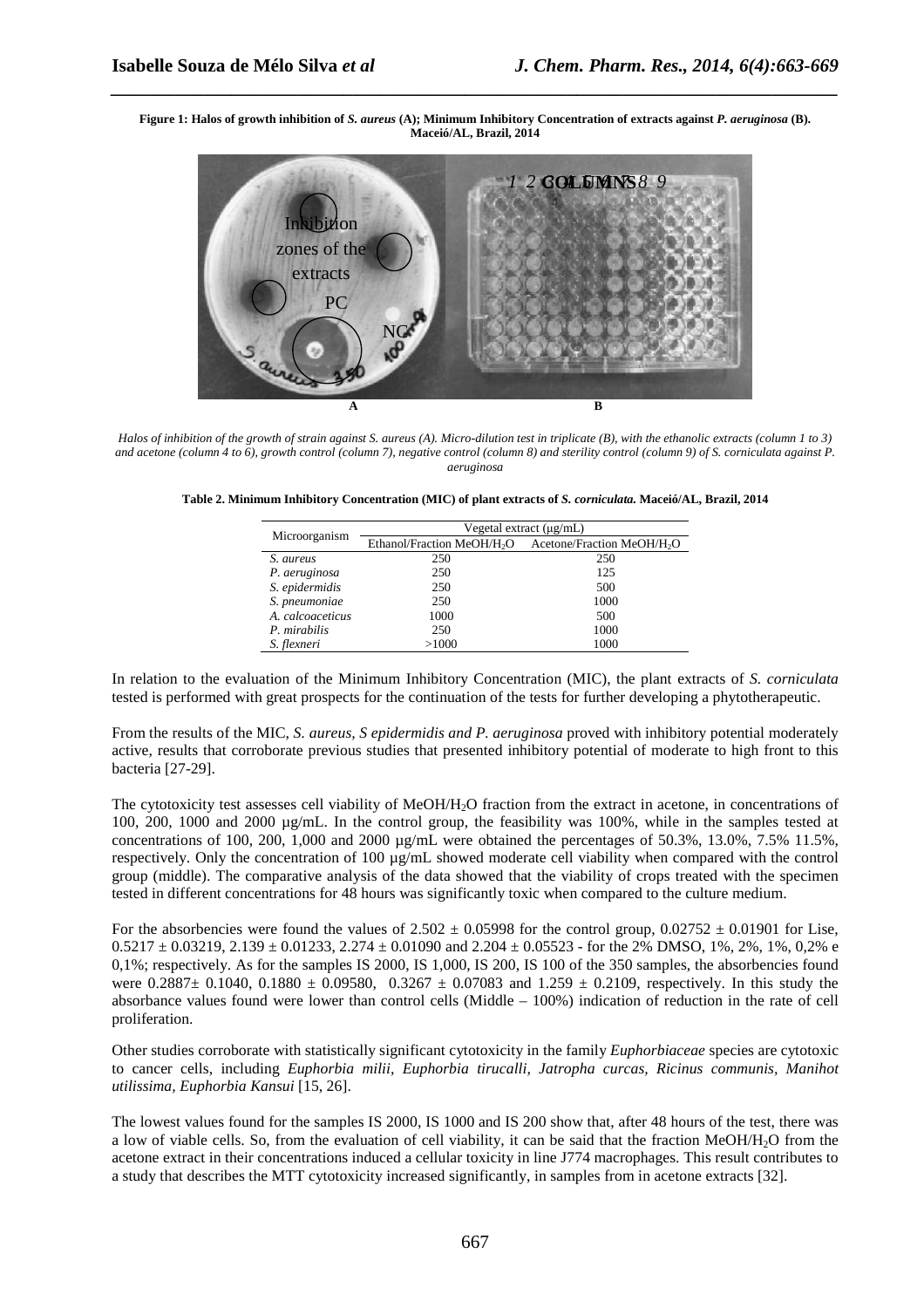*\_\_\_\_\_\_\_\_\_\_\_\_\_\_\_\_\_\_\_\_\_\_\_\_\_\_\_\_\_\_\_\_\_\_\_\_\_\_\_\_\_\_\_\_\_\_\_\_\_\_\_\_\_\_\_\_\_\_\_\_\_\_\_\_\_\_\_\_\_\_\_\_\_\_\_\_\_\_* **Figure 2: Cell viability of acetone extract/MeOH/H2O. Maceió/AL, Brazil, 2014** 



*Effects of MeOH/H<sub>2</sub>O fraction of the entire plant (IS) in concentrations 2000, 1000, 200 and 100*  $\mu g/mL * (p < 0.05) ** (p < 0.01)$  *and \*\*\** $(p < 0.01)$ *0.0001)* 

The results showed that the best antimicrobial activity of both fractions in MeOH/H2O of *S. corniculata* against the *P. aeruginosa*, which ranging from 250 to 125 µg/mL, respectively. The comparative analysis of the data showed that the viability of crops treated with the specimen tested in different concentrations for 48 hours was significantly less than the half at the same time experimental. The comparative analysis of the data showed that the viability of the cultures treated with the specimen tested at different concentrations for 48 hours was significantly lower compared to the culture medium revealed a trend of toxicity for these extracts.

#### **CONCLUSION**

This research clearly demonstrates the antibacterial activity of fractions in ethanol and acetone, the extract derived MeOH/H2O against *Staphylococcus aureus*, *Staphylococcus epidermidis*, *Staphylococcus pneumoniae*, *Pseudomonas aeruginosa*, *Proteus mirabilis* and *Acinectobacter calcoaceticus*. However, the best results for these fractions were against *P. aeruginosa* with an MIC from 1250 to 125 µg/mL, respectively.

The comparative analysis showed that the viability of the cultures treated with the specimen tested at different concentrations for 48 hours was significantly lower compared to the culture medium revealed a trend of toxicity for these extracts. The results of the cell viability test point further studies to evaluate the anti-tumor potential of said extract.

#### **Acknowledgements**

The authors thank to FAPEAL, CAPES and CNPq for financial support for development of this survey.

## **REFERENCES**

- [1] CJ Oliveira, TL Araujo. *Rev*. *Eletr*. *Enf*., **2007**, 9(1), 93-105.
- [2] EP Çoban; H Biyik. *AJMR*, **2010**, 4(21), 2318-23.
- [3] RS Ramos, PA Sarmento, TH Lins, IML Lúcio, LM Conserva, MLA Bastos. *Rev Rene*, **2012**, 13(5), 1015-24.
- [4] AO Ajayi; TA Akintola. *AJMR*, **2010**, 4(4), 314-16.
- [5] Brasil. Ministério da Saúde. Secretaria de Atenção à Saúde. Departamento de Atenção Básica. Relatório do 1º seminário Internacional de Práticas Integrativas e Complementares em Saúde – PNPIC, **2009**, 10-20.

[6] MCR Bruning; GBG Mosegui; CMM Vianna. *Ciênc. saúde coletiva*, **2012**, 17(10), 2675-85.

[7] AM Ferreira; DDD Bogamil; PC Tormena. *Arq Ciênc Saúde*, **2008**, 15(3), 105-09.

[8] LCT Almeida; LMMC Tenório; RCSS Verissímo; IML Lúcio; MLA Bastos. *Rev Rene*, **2012**, 13(4), 880-87.

- [9] JM Santos; EA Campesatto; MLA Bastos; RM Santos; IML Lúcio; LM Conserva. *Rev enferm UFPE* on line, **2012**, 6(8), 1948-57.
- [10] TP Assunção, BCD Pontes, CAV Damasceno. *Rev Bras Cir Cardiovasc*., **2011**, 26(1), 43-6.

[11] M Barna; CL Weller. *Wien Med Wochenschr*, **2007**, 157(22), 569-74.

[12] MCC Ayres; MS Brandão; GM Vieira-Junior; JCAS Menor; HB Silva; MJS Soares; MH Chaves. *Rev. bras. farmacogn*., **2008**, 18(1), 90-97.

[13] WA Santana; CM Melo; JC Cardoso; RN Pereira-Filho; AS Rabelo; FP Reis; RLC Albuquerque Jr. *Int. j. morphol*., **2012**, 30(2), 365-73.